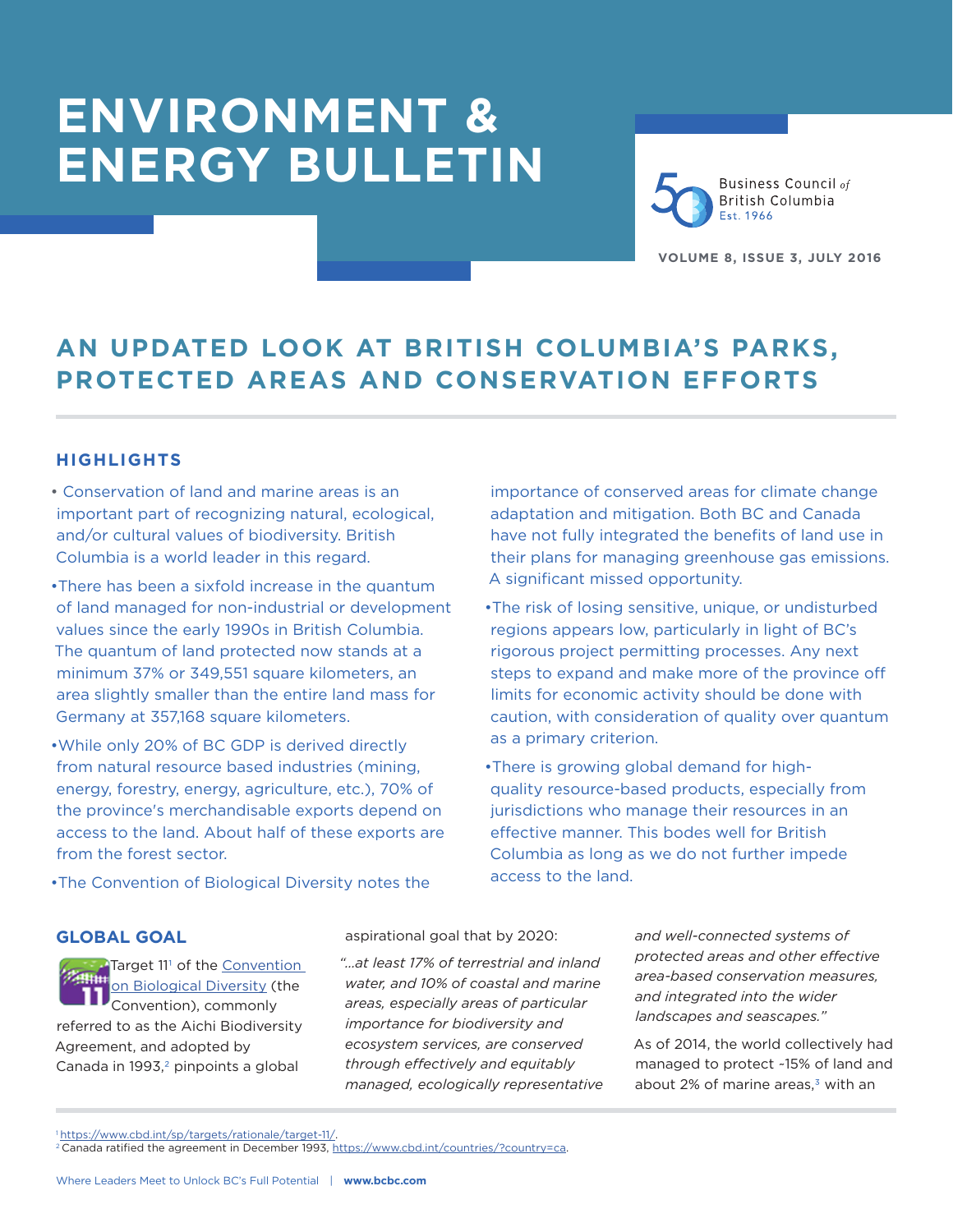additional 1% classified as "no-take" ocean fishing zones.

Notably, nowhere does the Convention say it is necessary for each country individually to achieve the Aichi target. In fact, sovereign rights to use resources and protect the environment as determined by each nation are critical to the effective and durable governance of these kinds of international agreements (see Article 3). Nevertheless, the common practice is to measure performance by looking at whether and to what extent a given country has achieved Target 11 of the Aichi goals.

Naturally, this leads to criticism of countries perceived to be punching below their weight, yet we see little celebration by environmentalists of those that do reach the Aichi targets. Unfortunately, protecting a particular percentage of a jurisdiction's land mass says nothing about the quality of the land conserved. The main positive aspect of converting an absolute global goal into specific national targets is that it is easy to track. However, protecting land for the sake of satisfying a target does not necessarily address the fundamental objectives of conservation.

# **CANADA AND GLOBAL GOALS**

If the 17% Aichi target is applicable to each country, Canada does not fare well. Although we have submitted five progress reports<sup>4</sup> and almost doubled the amount of protected

## TABLE 1: **JURISDICTION RANKINGS BY AMOUNT OF PROTECTED AREA (TO THE NEAREST PERCENT)**

|                | <b>Country/Region</b>           | 2014 |                |
|----------------|---------------------------------|------|----------------|
| 1              | New Caledonia                   | 54%  | $\mathbf{1}$   |
| $\overline{2}$ | Venezuela                       | 54%  | $\overline{2}$ |
| 3              | Slovenia                        | 54%  |                |
| $\overline{4}$ | Monaco                          | 53%  | 3              |
| 5              | <b>Bhutan</b>                   | 47%  | $\overline{4}$ |
| 6              | <b>Turks and Caicos Islands</b> | 44%  | 5              |
| 7              | Liechtenstein                   | 44%  |                |
| 8              | Brunei Darussalam               | 44%  |                |
| 9              | Seychelles                      | 42%  | 6              |
| 10             | Hong Kong                       | 42%  |                |
| 11             | Greenland                       | 41%  | $\overline{7}$ |
| 12             | <b>Bulgaria</b>                 | 41%  |                |
| 13             | Namibia                         | 38%  |                |
| 14             | Zambia                          | 38%  | 8              |
| 15             | Croatia                         | 38%  |                |
| 16             | Germany                         | 37%  | 9              |
| 17             | Nicaragua                       | 37%  |                |
| 18             | <b>Belize</b>                   | 37%  |                |
| 19             | Slovak Republic                 | 37%  |                |
| 20             | <b>British Columbia</b>         | 37%  |                |

land since 1990, Canada's 2014 results show ~10% of land and ~1% of oceans protected in some fashion. On this metric, Canada ranks 134th out of 221 countries.<sup>5</sup> Adding the Great Bear Rainforest<sup>6</sup> bumps us up to ~11% of protected land in 2016 into a similar conservation group with Switzerland, Macedonia, and Puerto Rico. Of course, Canada is the second largest country in the world and vast areas of our nation, while not officially protected, are unpopulated and undeveloped. So just looking at the officially designated protected areas

understates the amount of pristine and essentially undisturbed territory.

Achieving the 2020 goal would equate to an additional ~611,000 km2 of land set aside within the next three years  $-9.5$  times greater than the geographic size of the Great Bear. Clearly, there is room to add more conserved spaces in Canada; but as noted in the technical material accompanying the Convention, countries also should consider wider land- and seascape factors, and relevant sectors, bearing in mind the importance of complementarity and spatial configuration.

<sup>3</sup> <http://www.mpatlas.org/>.

<sup>4</sup> <https://www.cbd.int/doc/world/ca/ca-nr-05-en.pdf>.

<sup>5</sup> [http://data.worldbank.org/indicator/ER.LND.PTLD.ZS.](http://data.worldbank.org/indicator/ER.LND.PTLD.ZS)

<sup>6</sup> 64,000 square kilometers [http://www.naturallywood.com/sustainable-forests/british-columbia-s-great-bear-rainforest.](http://www.naturallywood.com/sustainable-forests/british-columbia-s-great-bear-rainforest)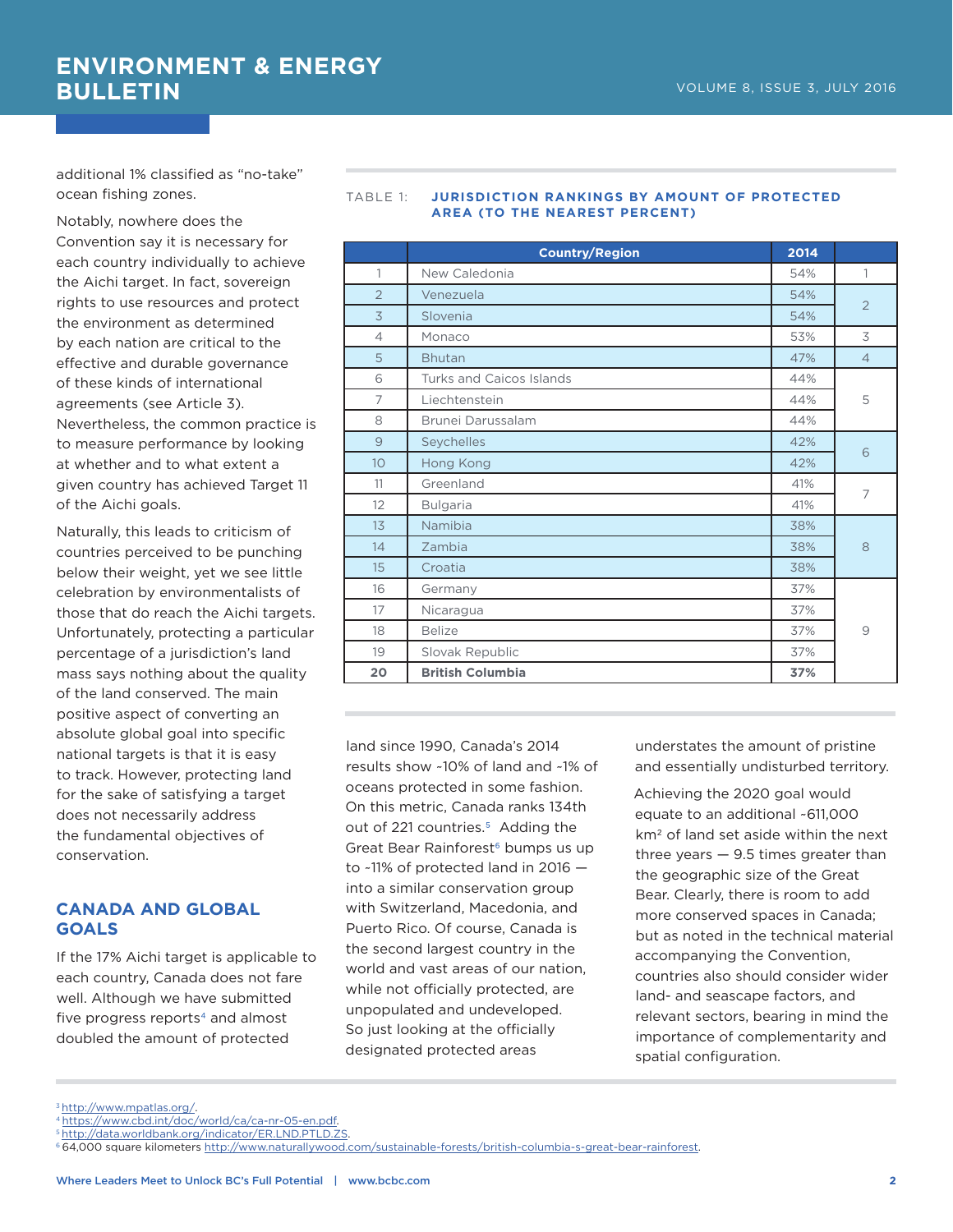...if British Columbia were a country, it would be among the world leaders in the quantum of land protected.

## **BRITISH COLUMBIA AND GLOBAL GOALS**

On the other hand, if British Columbia were a country, it would be among the world leaders in the quantum of land protected. The Ministry of Environment estimates that 37%7 of BC's land base is under some form of conservation designation, including wildlife habitat areas,<sup>8</sup> old growth management areas,<sup>9</sup> parks, conservancies, and protected areas.<sup>10</sup> The total protected land mass stands at  $349,551$  square kilometers,<sup>11</sup> and includes national parks, national wildlife areas, and migratory bird sanctuaries; it does not include municipal parks and recreation areas. Consequently, almost 40% of BC is "off-limits" to human/ industrial development and managed principally in pursuit of social and environmental values. At more than two times the global Aichi goal, BC ranks in the top 8 or 9 jurisdictions (See Table 1), depending on whether decimal places are important — with decimals, BC ranks 20th but we move up to 14th if a handful of tiny small jurisdictions are eliminated (see footnote).<sup>12</sup>

## **HOW BIG IS 37%?**

The land mass of BC is challenging to visualize, as is understanding the area already under protection. Figure 1 shows that BC's total land mass equals the sum of the areas of Greece, Estonia, Norway, Denmark and Finland  $-944.735$  km<sup>2</sup>.

The size of BC's protected areas is slightly smaller in scale than the entire land mass of Germany<sup>13</sup>  $-$ 357,168 km2. Of interest, Germany's protected area as percentage of its land mass is roughly the same as British Columbia's at ~37%, but in quantum (about 132,000 km2) it is 1/3 the size of our protected territory. BC's total protected area is almost equal to the sum of the land mass of five US northeast states — New York, Vermont, Maine, New Hampshire, Pennsylvania — where about 36 million people currently live.

It is also possible to compare BC to places with similar land areas and gross domestic products. Figures 2 and 3 make these visual

### FIGURE 1: **BC'S TOTAL LAND MASS EQUALS THAT OF GREECE, ESTONIA, NORWAY, DENMARK AND FINLAND COMBINED**



#### <sup>7</sup> [https://news.gov.bc.ca/releases/2016ENV0013-000412?WT.cg\\_n=Hootsuite.](https://news.gov.bc.ca/releases/2016ENV0013-000412?WT.cg_n=Hootsuite)

<sup>11</sup> Total area of BC is 944,735 square kilometers.

<sup>13</sup> Germany is home to 82 million people[.](http://www.ec.gc.ca/indicateurs-indicators/default.asp?lang=en&n=C8BFC3F2-1  )

<sup>&</sup>lt;sup>8</sup> Wildlife Habitat Areas (WHA) designate critical habitats in which activities are managed to limit their impact on the Identified Wildlife element for which the area was established. The purpose of WHAs is to conserve those habitats considered most limiting to a given Identified Wildlife element. 9 Defined areas that contain, or are managed to attain, specific structural old-growth attributes and that are delineated and mapped as fixed areas. <sup>10</sup> Include Class A to C parks, recreation areas, conservancies, Designations under the Environment and Land Use Act, and ecological reserves. Follow the link for definitions [http://www.env.gov.bc.ca/bcparks/aboutBCParks/prk\\_desig.html#elua](http://www.env.gov.bc.ca/bcparks/aboutBCParks/prk_desig.html#elua).

<sup>&</sup>lt;sup>12</sup> The rank of 14th assumes New Caledonia, Sechelles, Turks and Caicos (tourism island communities), Monaco (a city-state), and Brunei, are not counted as they are islands, cities, or small nations within a nation.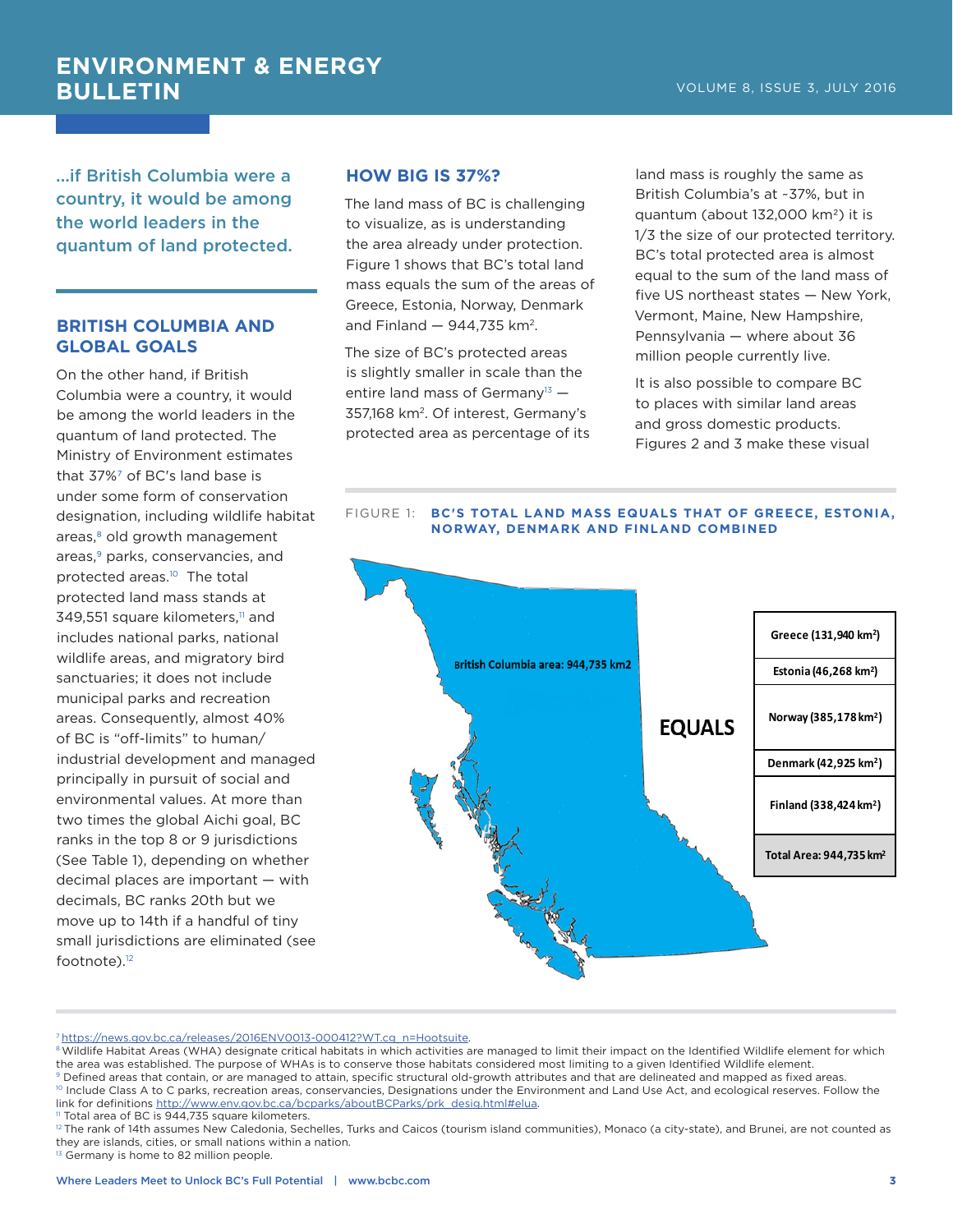# **ENVIRONMENT & ENERGY BULLETIN**





comparisons. It is important to note the position of Venezuela. World Bank data suggests more than 50% of Venezuela is protected. However, a large portion of this consists of land in the Amazon rainforest.

Figure 4 shows BC relative to the Nordic nations, while Figure 514 positions BC in the Canadian context. By any measure, BC is a leader, not only in our contribution to the global target, but also in helping to advance Canada's national land conservation objectives. Yet, we are reluctant to celebrate this success. From the "war in the woods" 20

years ago, to the extensive land and resource management planning processes and implementation of the Protected Areas Strategy in the mid-1990s, British Columba has seen a six-fold increase in protected areas.<sup>15</sup> Even so, some environmental groups would have virtually all of the province set aside and betray a limited understanding of what drives our economy. While BC may directly derive only 20% of GDP from the natural resource-based sector — mining, energy, forestry, fisheries, agriculture, etc. — these industries supply ~70% of the province's merchandise exports

and they all depend on access to the land. Looking ahead, growing global demand for high quality resource-based products, especially from jurisdictions that manage their resources in an effective manner, arguably bodes well for the future of BC's natural resource industries.

# **MARINE PROTECTED AREAS (MPAs)**

For a perspective on MPAs, see the Business Council`s March 2016 Environment and Energy Bulletin, A New Marine Regulatory Regime on BC's North and Central Coast? Since this publication, Canada has announced a plan<sup>16</sup> to increase the size of marine protected areas to 5% by 2017, rising to 10% by 2020. If we assume that all provinces and territories with coastlines also adopt 10% marine targets, then according to the Ministry of Environment data, BC to date has protected a little over 3% of the marine environment. The addition of 400 km from the Great Bear Rainforest coastal region increases this further. New candidates for expansion of MPAs in BC include the Hecate

By any measure, BC is a leader, not only in our contribution to the global target, but also in helping to advance Canada's national land conservation objectives. Yet, we are reluctant to celebrate this success.

<sup>&</sup>lt;sup>14</sup> [https://www.ec.gc.ca/indicateurs-indicators/default.asp?lang=en&n=B0C62685-1.](https://www.ec.gc.ca/indicateurs-indicators/default.asp?lang=en&n=B0C62685-1)

<sup>&</sup>lt;sup>15</sup> 1991 baseline was 6.1% protected.

<sup>16</sup> <http://news.gc.ca/web/article-en.do?mthd=tp&crtr.page=1&nid=1081789>.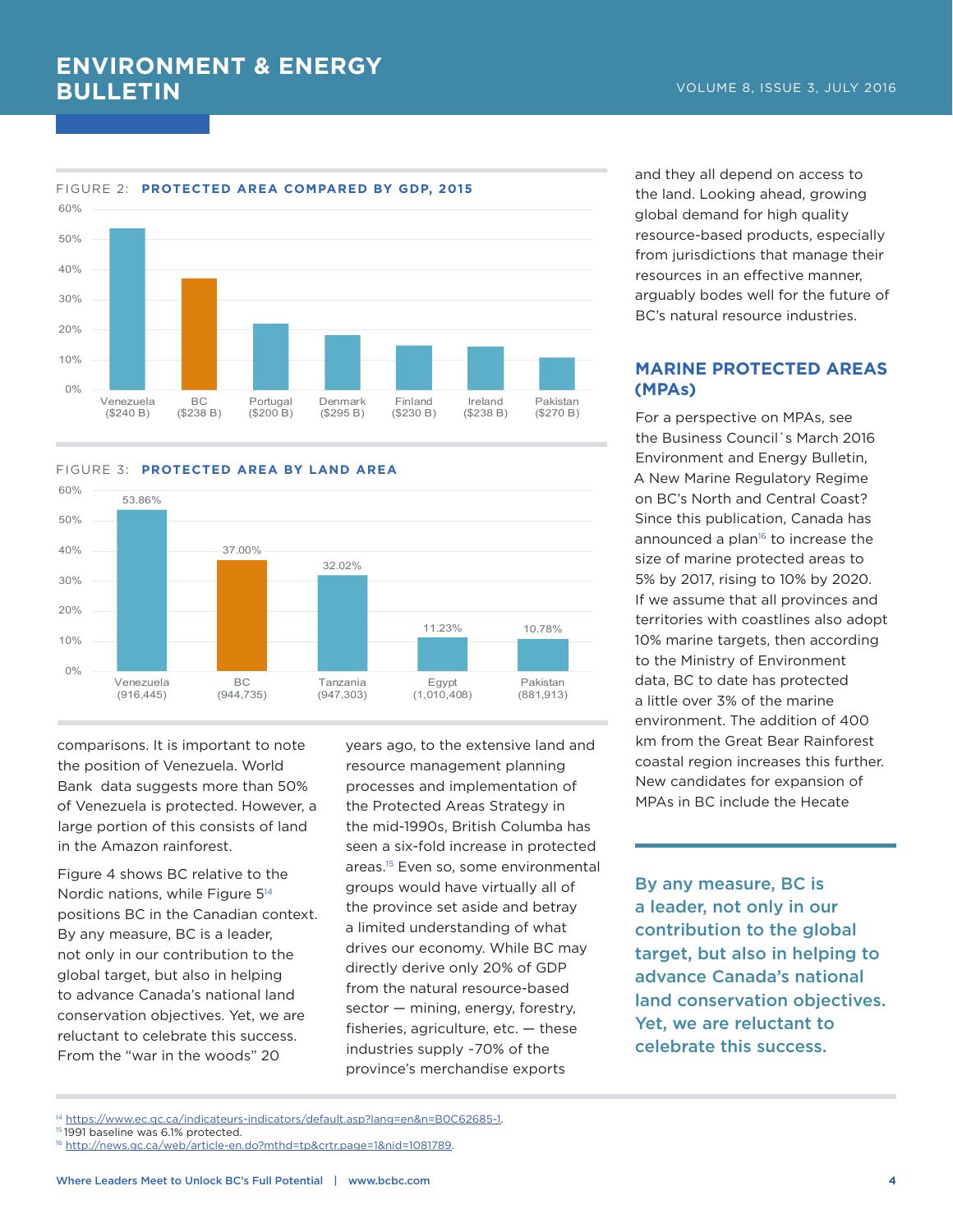Straight and Georgia Straight glass sponge reefs, both of which are heavily used shipping routes. The potential expansion of MPAs will pose interesting policy issues given maritime shipping's role as the preferred mode of transportation (90%) in global trade.17 Shipping routes pass through all of these protected and potentially protected marine areas.

# **INDUSTRY AND PROTECTED LAND**

In BC, when we talk about protecting land, we are usually referring to forested land, which covers about 60% of the province (55 million hectares). In the past, conflicts over old growth timber harvesting, particularly along the coast, led to the designation of some protected areas. The forest industry today is modern, efficient, and innovative. Forestry not only directly accounts for about 5.5% (~\$12B) of the province's GDP, but it also supplies 35-36% of our merchandise exports and provides 1 in 16 jobs. Forestry is also the largest manufacturing sector in BC.<sup>18</sup> All of this economic value derives from the annual harvesting of about 1% of the total harvestable timber in the province.

At this point, we should be careful about next steps — the quality of protected areas, not the quantum, arguably is the most significant factor to consider.



#### FIGURE 5: **TOTAL % OF LAND PROTECTED BY PROVINCE, 2015**



(See Forest Facts [here](http://www.cofi.org/industry-info/forest-facts/) and [here](http://www.coastforest.org/industry-info/quick-facts/).) Importantly, 55% of the coastal old growth temperate rain forest is now conserved — this is ~3 times the Aichi goal.

Going forward, while the BC forest industry has been a leader in conservation (e.g., Great Bear Rainforest), it will also push for science, solid policy rationales, and efficient regulations in the implementation of new management ideas and any additions to the current quantum of protected areas.

There is room for a healthy dialogue on the extent to which BC should be adding to our already extensive conserved spaces.

# **CLIMATE CHANGE AND PROTECTED AREAS**

In terms of climate change, the Convention on Biological Diversity notes that protected areas can be a prominent part of ongoing adaptation and mitigation strategies. If this is indeed the case, there may

<sup>&</sup>lt;sup>17</sup><http://www.ics-shipping.org/shipping-facts/shipping-and-world-trade>.

<sup>&</sup>lt;sup>18</sup> BC Forest Industry Economic Impact Study January 2015 [http://www.coastforest.org/wp-content/uploads/2015/02/bc\\_industry\\_impact\\_01-2015.pdf](http://www.coastforest.org/wp-content/uploads/2015/02/bc_industry_impact_01-2015.pdf).